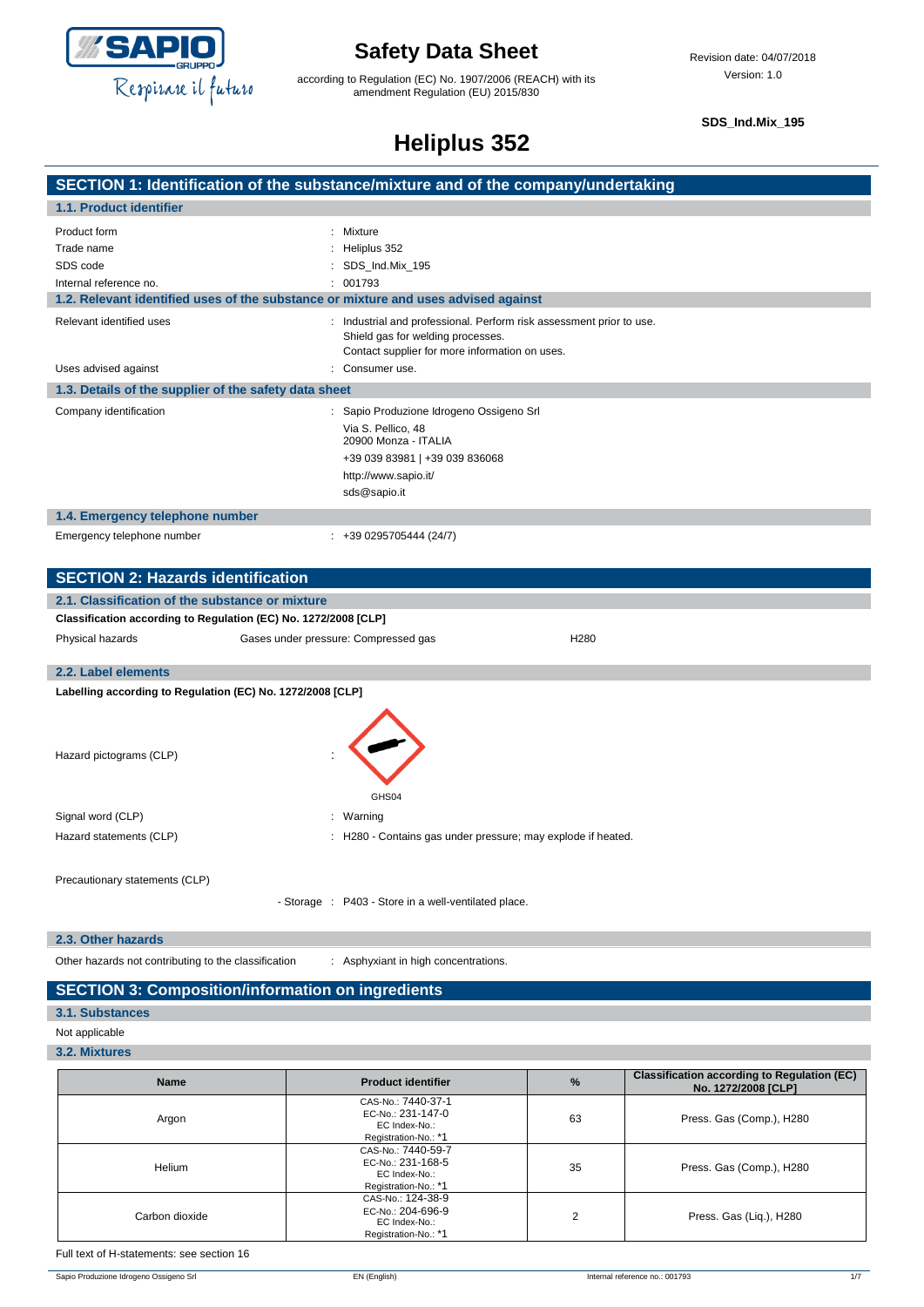

according to Regulation (EC) No. 1907/2006 (REACH) with its amendment Regulation (EU) 2015/830

**SDS\_Ind.Mix\_195**

# **Heliplus 352**

*Contains no other components or impurities which will influence the classification of the product.*

*\*1: Listed in Annex IV / V REACH, exempted from registration.*

*\*2: Registration deadline not expired.*

*\*3: Registration not required: Substance manufactured or imported < 1t/y.*

| <b>SECTION 4: First aid measures</b>                             |                                                                                                                                                                                             |  |  |
|------------------------------------------------------------------|---------------------------------------------------------------------------------------------------------------------------------------------------------------------------------------------|--|--|
| 4.1. Description of first aid measures                           |                                                                                                                                                                                             |  |  |
| - Inhalation                                                     | Remove victim to uncontaminated area wearing self contained breathing apparatus. Keep victim warm and<br>rested. Call a doctor. Perform cardiopulmonary resuscitation if breathing stopped. |  |  |
| - Skin contact                                                   | Adverse effects not expected from this product.                                                                                                                                             |  |  |
| - Eye contact                                                    | Adverse effects not expected from this product.                                                                                                                                             |  |  |
| - Ingestion                                                      | Ingestion is not considered a potential route of exposure.                                                                                                                                  |  |  |
| 4.2. Most important symptoms and effects, both acute and delayed |                                                                                                                                                                                             |  |  |
|                                                                  | In high concentrations may cause asphysiation. Symptoms may include loss of mobility/consciousness                                                                                          |  |  |

In high concentrations may cause asphyxiation. Symptoms may include loss of mobility/consciousness. Victim may not be aware of asphyxiation. Refer to section 11.

#### **4.3. Indication of any immediate medical attention and special treatment needed**

None.

| <b>SECTION 5: Firefighting measures</b>                    |                                                                                                                                                                                                                                                                                                                                                                                                                                                                                                   |  |  |  |
|------------------------------------------------------------|---------------------------------------------------------------------------------------------------------------------------------------------------------------------------------------------------------------------------------------------------------------------------------------------------------------------------------------------------------------------------------------------------------------------------------------------------------------------------------------------------|--|--|--|
| 5.1. Extinguishing media                                   |                                                                                                                                                                                                                                                                                                                                                                                                                                                                                                   |  |  |  |
| - Suitable extinguishing media                             | : Water spray or fog.                                                                                                                                                                                                                                                                                                                                                                                                                                                                             |  |  |  |
| - Unsuitable extinguishing media                           | : Do not use water jet to extinguish.                                                                                                                                                                                                                                                                                                                                                                                                                                                             |  |  |  |
| 5.2. Special hazards arising from the substance or mixture |                                                                                                                                                                                                                                                                                                                                                                                                                                                                                                   |  |  |  |
| Specific hazards                                           | : Exposure to fire may cause containers to rupture/explode.                                                                                                                                                                                                                                                                                                                                                                                                                                       |  |  |  |
| Hazardous combustion products                              | $:$ None.                                                                                                                                                                                                                                                                                                                                                                                                                                                                                         |  |  |  |
| 5.3. Advice for firefighters                               |                                                                                                                                                                                                                                                                                                                                                                                                                                                                                                   |  |  |  |
| Specific methods                                           | : Use fire control measures appropriate for the surrounding fire. Exposure to fire and heat radiation may cause<br>gas receptacles to rupture. Cool endangered receptacles with water spray jet from a protected position.<br>Prevent water used in emergency cases from entering sewers and drainage systems.<br>If possible, stop flow of product.<br>Use water spray or fog to knock down fire fumes if possible.<br>Move containers away from the fire area if this can be done without risk. |  |  |  |
| Special protective equipment for fire fighters             | : In confined space use self-contained breathing apparatus.<br>Standard protective clothing and equipment (Self Contained Breathing Apparatus) for fire fighters.<br>Standard EN 137 - Self-contained open-circuit compressed air breathing apparatus with full face mask.<br>Standard EN 469 - Protective clothing for firefighters. Standard - EN 659: Protective gloves for firefighters.                                                                                                      |  |  |  |

| <b>SECTION 6: Accidental release measures</b>                            |                                                                                                                                                                                                                                                                                                                              |  |  |
|--------------------------------------------------------------------------|------------------------------------------------------------------------------------------------------------------------------------------------------------------------------------------------------------------------------------------------------------------------------------------------------------------------------|--|--|
| 6.1. Personal precautions, protective equipment and emergency procedures |                                                                                                                                                                                                                                                                                                                              |  |  |
|                                                                          | Try to stop release.<br>Evacuate area.<br>Wear self-contained breathing apparatus when entering area unless atmosphere is proved to be safe.<br>Ensure adequate air ventilation.<br>Act in accordance with local emergency plan.<br>Stay upwind.<br>Oxygen detectors should be used when asphyxiating gases may be released. |  |  |
| <b>6.2. Environmental precautions</b>                                    |                                                                                                                                                                                                                                                                                                                              |  |  |
|                                                                          | Try to stop release.                                                                                                                                                                                                                                                                                                         |  |  |
| 6.3. Methods and material for containment and cleaning up                |                                                                                                                                                                                                                                                                                                                              |  |  |
|                                                                          | Ventilate area.                                                                                                                                                                                                                                                                                                              |  |  |
| 6.4. Reference to other sections                                         |                                                                                                                                                                                                                                                                                                                              |  |  |
|                                                                          | See also sections 8 and 13.                                                                                                                                                                                                                                                                                                  |  |  |
| <b>SECTION 7: Handling and storage</b>                                   |                                                                                                                                                                                                                                                                                                                              |  |  |

| 7.1. Precautions for safe handling     |              |                                                                                                                                                                                       |     |
|----------------------------------------|--------------|---------------------------------------------------------------------------------------------------------------------------------------------------------------------------------------|-----|
| Safe use of the product                |              | The product must be handled in accordance with good industrial hygiene and safety procedures.<br>Only experienced and properly instructed persons should handle gases under pressure. |     |
| Sapio Produzione Idrogeno Ossigeno Srl | EN (English) | Internal reference no.: 001793                                                                                                                                                        | 2/7 |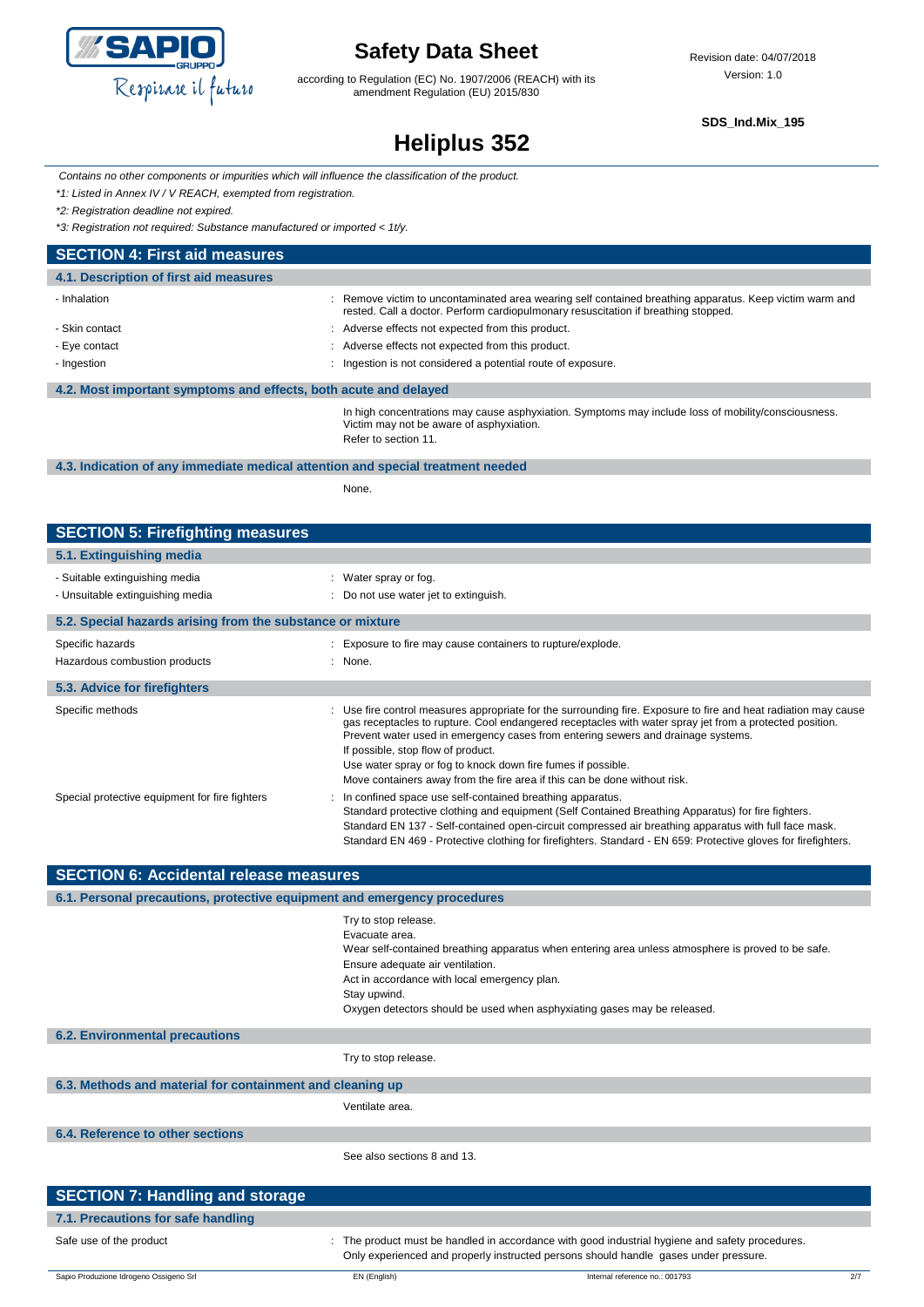

according to Regulation (EC) No. 1907/2006 (REACH) with its amendment Regulation (EU) 2015/830

#### **SDS\_Ind.Mix\_195**

| <b>Heliplus 352</b>                                               |                                                                                                                                                                                                                                                                                                                                                                                                                                                                                                                                                                                                                                                                                                                                                                                                                                                                                                                                                                                                                                                                                                                                                                                                                                                                                                                                                                                                             |  |
|-------------------------------------------------------------------|-------------------------------------------------------------------------------------------------------------------------------------------------------------------------------------------------------------------------------------------------------------------------------------------------------------------------------------------------------------------------------------------------------------------------------------------------------------------------------------------------------------------------------------------------------------------------------------------------------------------------------------------------------------------------------------------------------------------------------------------------------------------------------------------------------------------------------------------------------------------------------------------------------------------------------------------------------------------------------------------------------------------------------------------------------------------------------------------------------------------------------------------------------------------------------------------------------------------------------------------------------------------------------------------------------------------------------------------------------------------------------------------------------------|--|
|                                                                   | Consider pressure relief device(s) in gas installations.<br>Ensure the complete gas system was (or is regularily) checked for leaks before use.<br>Do not smoke while handling product.<br>Use only properly specified equipment which is suitable for this product, its supply pressure and temperature.<br>Contact your gas supplier if in doubt.<br>Avoid suck back of water, acid and alkalis.<br>Do not breathe gas.<br>Avoid release of product into atmosphere.                                                                                                                                                                                                                                                                                                                                                                                                                                                                                                                                                                                                                                                                                                                                                                                                                                                                                                                                      |  |
| Safe handling of the gas receptacle                               | Do not allow backfeed into the container.<br>Protect receptacles from physical damage; do not drag, roll, slide or drop.<br>When moving receptacles, even for short distances, use a cart (trolley, hand truck, etc.) designed to<br>transport receptacles.<br>Leave valve protection caps in place until the container has been secured against either a wall or bench or<br>placed in a container stand and is ready for use.<br>If user experiences any difficulty operating receptacle valve discontinue use and contact supplier.<br>Never attempt to repair or modify container valves or safety relief devices.<br>Damaged valves should be reported immediately to the supplier.<br>Keep container valve outlets clean and free from contaminants particularly oil and water.<br>Replace valve outlet caps or plugs and container caps where supplied as soon as container is disconnected<br>from equipment.<br>Close container valve after each use and when empty, even if still connected to equipment.<br>Never attempt to transfer gases from one container to another.<br>Never use direct flame or electrical heating devices to raise the pressure of a container.<br>Do not remove or deface labels provided by the supplier for the identification of the receptacle contents.<br>Suck back of water into the container must be prevented.<br>Open valve slowly to avoid pressure shock. |  |
| 7.2. Conditions for safe storage, including any incompatibilities |                                                                                                                                                                                                                                                                                                                                                                                                                                                                                                                                                                                                                                                                                                                                                                                                                                                                                                                                                                                                                                                                                                                                                                                                                                                                                                                                                                                                             |  |
|                                                                   | Observe all regulations and local requirements regarding storage of containers.<br>Containers should not be stored in conditions likely to encourage corrosion.<br>Container valve guards or caps should be in place.<br>Containers should be stored in the vertical position and properly secured to prevent them from falling over.<br>Stored containers should be periodically checked for general condition and leakage.<br>Keep container below 50°C in a well ventilated place.<br>Store containers in location free from fire risk and away from sources of heat and ignition.<br>Keep away from combustible materials.                                                                                                                                                                                                                                                                                                                                                                                                                                                                                                                                                                                                                                                                                                                                                                              |  |
| 7.3. Specific end use(s)                                          |                                                                                                                                                                                                                                                                                                                                                                                                                                                                                                                                                                                                                                                                                                                                                                                                                                                                                                                                                                                                                                                                                                                                                                                                                                                                                                                                                                                                             |  |

None.

### **SECTION 8: Exposure controls/personal protection**

#### **8.1. Control parameters**

| Carbon dioxide (124-38-9)                |                                      |                                                           |  |  |
|------------------------------------------|--------------------------------------|-----------------------------------------------------------|--|--|
| <b>OEL: Occupational Exposure Limits</b> |                                      |                                                           |  |  |
|                                          | ACGIH TWA (ppm)                      | 5000 ppm                                                  |  |  |
| <b>ACGIH</b>                             | ACGIH STEL (ppm)                     | 30000 ppm                                                 |  |  |
|                                          | Remark (ACGIH)                       | Asphyxia                                                  |  |  |
|                                          | Regulatory reference                 | ACGIH 2017                                                |  |  |
| Italy                                    | TWA (IT) OEL 8h [mg/m <sup>3</sup> ] | $9000 \,\mathrm{mg/m^3}$                                  |  |  |
|                                          | TWA (IT) OEL 8h [ppm]                | 5000 ppm                                                  |  |  |
|                                          | Regulatory reference                 | Allegato XXXVIII del D.Lgs. 9 aprile 2008, n. 81 e s.m.i. |  |  |

```
PNEC (Predicted No-Effect Concentration) : None available.
```
**8.2. Exposure controls**

#### **8.2.1. Appropriate engineering controls**

| Provide adequate general and local exhaust ventilation.                                                                                                                                                                                      |  |  |
|----------------------------------------------------------------------------------------------------------------------------------------------------------------------------------------------------------------------------------------------|--|--|
| Systems under pressure should be regularily checked for leakages.                                                                                                                                                                            |  |  |
| Ensure exposure is below occupational exposure limits (where available).                                                                                                                                                                     |  |  |
| Oxygen detectors should be used when asphyxiating gases may be released.                                                                                                                                                                     |  |  |
| Consider the use of a work permit system e.g. for maintenance activities.                                                                                                                                                                    |  |  |
| 8.2.2. Individual protection measures, e.g. personal protective equipment                                                                                                                                                                    |  |  |
| A risk assessment should be conducted and documented in each work area to assess the risks related to the<br>use of the product and to select the PPE that matches the relevant risk. The following recommendations<br>should be considered: |  |  |
| PPE compliant to the recommended EN/ISO standards should be selected.                                                                                                                                                                        |  |  |
| : Wear safety glasses with side shields.                                                                                                                                                                                                     |  |  |
| Standard EN 166 - Personal eye-protection - specifications.                                                                                                                                                                                  |  |  |
|                                                                                                                                                                                                                                              |  |  |
| Wear working gloves when handling gas containers.                                                                                                                                                                                            |  |  |
|                                                                                                                                                                                                                                              |  |  |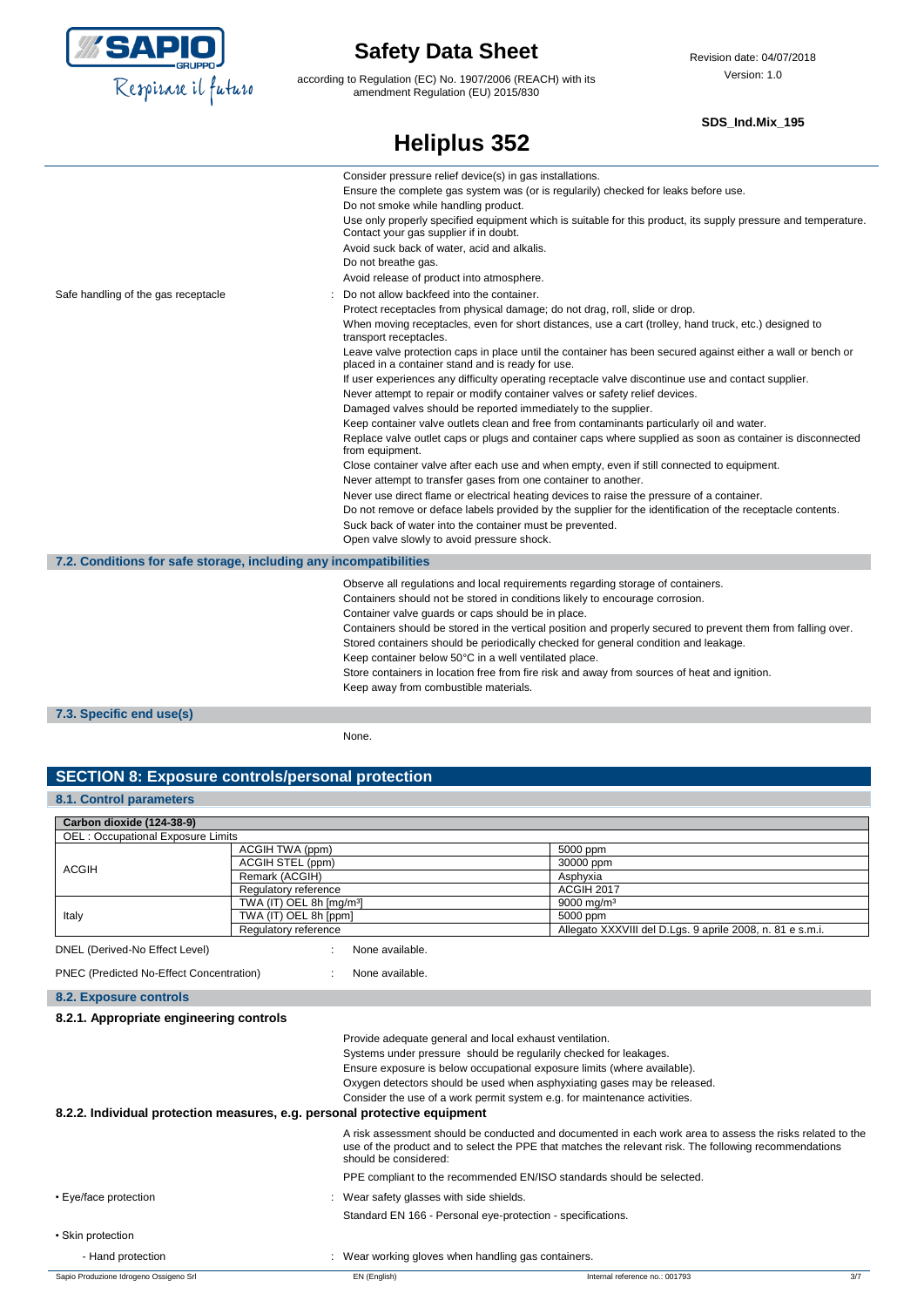

according to Regulation (EC) No. 1907/2006 (REACH) with its amendment Regulation (EU) 2015/830

**Heliplus 352**

#### **SDS\_Ind.Mix\_195**

|                                        | Standard EN 388 - Protective gloves against mechanical risk.                                                                                        |
|----------------------------------------|-----------------------------------------------------------------------------------------------------------------------------------------------------|
| - Other                                | : Wear safety shoes while handling containers.                                                                                                      |
|                                        | Standard EN ISO 20345 - Personal protective equipment - Safety footwear.                                                                            |
| • Respiratory protection               | Gas filters may be used if all surrounding conditions e.g. type and concentration of the contaminant(s) and<br>duration of use are known.           |
|                                        | Use gas filters with full face mask, where exposure limits may be exceeded for a short-term period, e.g.<br>connecting or disconnecting containers. |
|                                        | Gas filters do not protect against oxygen deficiency.                                                                                               |
|                                        | Self contained breathing apparatus (SCBA) or positive pressure airline with mask are to be used in oxygen-<br>deficient atmospheres.                |
|                                        | Standard EN 14387 - Gas filter(s), combined filter(s) and full face mask - EN 136.                                                                  |
|                                        | Standard EN 137 - Self-contained open-circuit compressed air breathing apparatus with full face mask.                                               |
| • Thermal hazards                      | None in addition to the above sections.                                                                                                             |
| 8.2.3. Environmental exposure controls |                                                                                                                                                     |

None necessary.

### **SECTION 9: Physical and chemical properties**

| 9.1. Information on basic physical and chemical properties |                                   |                                                                               |  |
|------------------------------------------------------------|-----------------------------------|-------------------------------------------------------------------------------|--|
| Appearance                                                 |                                   |                                                                               |  |
|                                                            | Physical state at 20°C / 101.3kPa | Gas                                                                           |  |
|                                                            | $\sim$ -1-                        | Mixture contains one or more component(s) which have the following colour(s): |  |

| Colour                                          | mixture corritative only of more componented, which nave the rollowing colour(e).<br>Colourless. |
|-------------------------------------------------|--------------------------------------------------------------------------------------------------|
| Odour                                           | Odourless.                                                                                       |
| Odour threshold                                 | Odour threshold is subjective and inadequate to warn of overexposure.                            |
| pH                                              | Not applicable for gases and gas mixtures.                                                       |
| Melting point / Freezing point                  | Not applicable for gas mixtures.                                                                 |
| Boiling point                                   | Not applicable for gas mixtures.                                                                 |
| Flash point                                     | : Not applicable for gases and gas mixtures.                                                     |
| Evaporation rate                                | Not applicable for gases and gas mixtures.                                                       |
| Flammability (solid, gas)                       | Non flammable.                                                                                   |
| <b>Explosive limits</b>                         | Non flammable.                                                                                   |
| Vapour pressure [20°C]                          | Not applicable.                                                                                  |
| Vapour pressure [50°C]                          | : Not applicable.                                                                                |
| Vapour density                                  | Not applicable.                                                                                  |
| Relative density, gas (air=1)                   | Lighter or similar to air.                                                                       |
| Partition coefficient n-octanol/water (Log Kow) | Not applicable for gas mixtures.                                                                 |
| Auto-ignition temperature                       | Non flammable.                                                                                   |
| Decomposition temperature                       | : Not applicable.                                                                                |
| Viscosity                                       | No reliable data available.                                                                      |
| Explosive properties                            | Not applicable.                                                                                  |
| Oxidising properties                            | Not applicable.                                                                                  |
|                                                 |                                                                                                  |

#### **9.2. Other information**

| Molar mass<br>Other data                    | : Not applicable for gas mixtures.<br>None. |
|---------------------------------------------|---------------------------------------------|
| <b>SECTION 10: Stability and reactivity</b> |                                             |
| $10.4$ Dogotivity                           |                                             |

### Sapio Produzione Idrogeno Ossigeno Srl **EN (English)** EN (English) and EN (English) and English and Internal reference no.: 001793 4/7 **10.1. Reactivity** No reactivity hazard other than the effects described in sub-sections below. **10.2. Chemical stability** Stable under normal conditions. **10.3. Possibility of hazardous reactions** None. **10.4. Conditions to avoid** Avoid moisture in installation systems. **10.5. Incompatible materials** None. For additional information on compatibility refer to ISO 11114. **10.6. Hazardous decomposition products** Under normal conditions of storage and use, hazardous decomposition products should not be produced.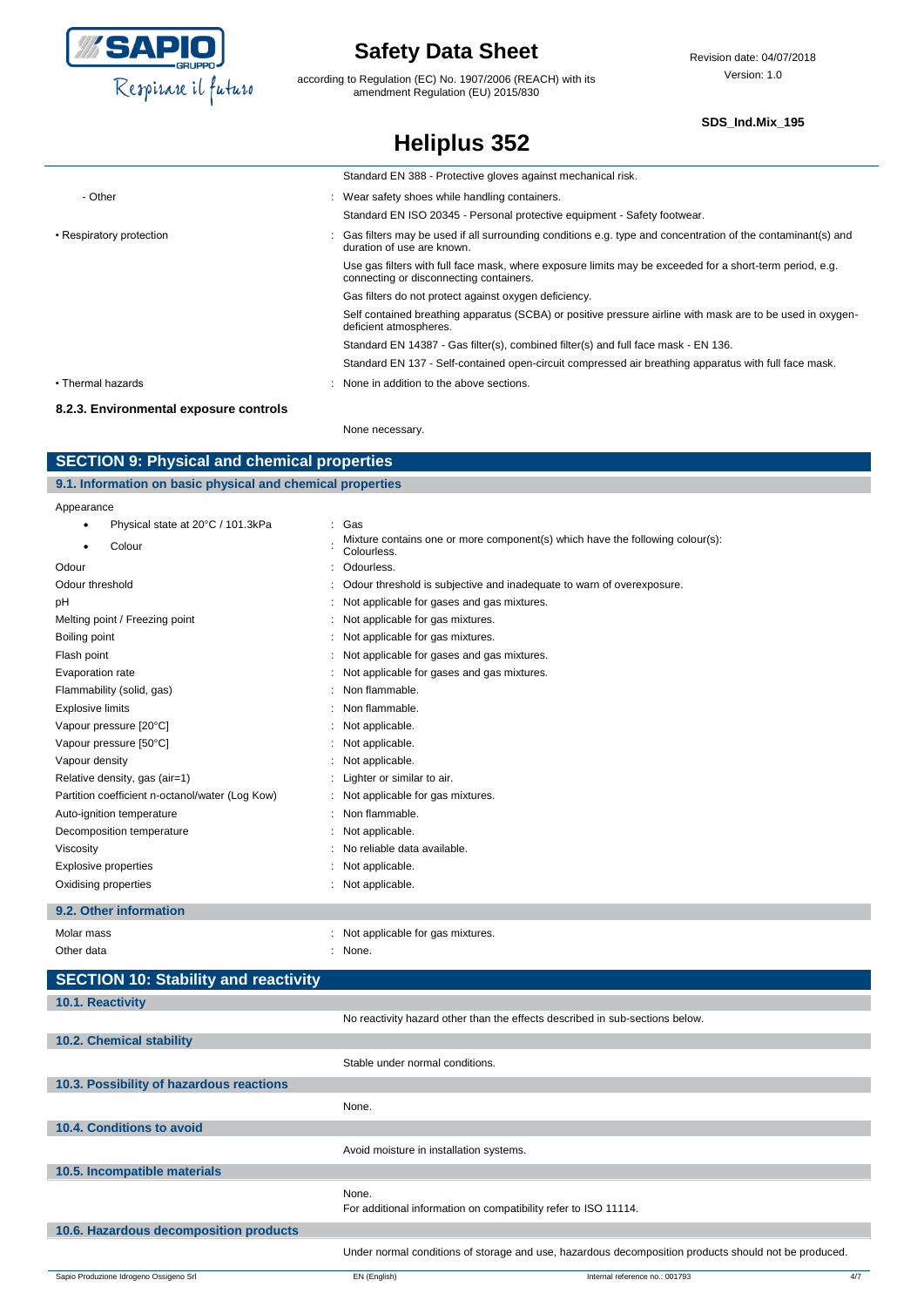

according to Regulation (EC) No. 1907/2006 (REACH) with its amendment Regulation (EU) 2015/830

#### **SDS\_Ind.Mix\_195**

# **Heliplus 352**

| <b>SECTION 11: Toxicological information</b> |  |  |
|----------------------------------------------|--|--|
|                                              |  |  |

| 11.1. Information on toxicological effects |                                                                                                                |
|--------------------------------------------|----------------------------------------------------------------------------------------------------------------|
| <b>Acute toxicity</b>                      | : Toxicological effects not expected from this product if occupational exposure limit values are not exceeded. |
| <b>Skin corrosion/irritation</b>           | : No known effects from this product.                                                                          |
| Serious eye damage/irritation              | : No known effects from this product.                                                                          |
| Respiratory or skin sensitisation          | : No known effects from this product.                                                                          |
| Germ cell mutagenicity                     | : No known effects from this product.                                                                          |
| Carcinogenicity                            | : No known effects from this product.                                                                          |
| Toxic for reproduction: Fertility          | : No known effects from this product.                                                                          |
| Toxic for reproduction: unborn child       | : No known effects from this product.                                                                          |
| STOT-single exposure                       | : No known effects from this product.                                                                          |
| STOT-repeated exposure                     | No known effects from this product.                                                                            |
| <b>Aspiration hazard</b>                   | Not applicable for gases and gas mixtures.                                                                     |

| <b>SECTION 12: Ecological information</b>      |                                                                                                                                                |
|------------------------------------------------|------------------------------------------------------------------------------------------------------------------------------------------------|
| 12.1. Toxicity                                 |                                                                                                                                                |
| Assessment                                     | : No ecological damage caused by this product.                                                                                                 |
|                                                |                                                                                                                                                |
| EC50 48h - Daphnia magna                       | : No data available.                                                                                                                           |
| EC50 72h - Algae                               | No data available.                                                                                                                             |
| LC50 96 h - Fish                               | : No data available.                                                                                                                           |
| 12.2. Persistence and degradability            |                                                                                                                                                |
|                                                |                                                                                                                                                |
| Assessment                                     | : No ecological damage caused by this product.                                                                                                 |
| 12.3. Bioaccumulative potential                |                                                                                                                                                |
|                                                |                                                                                                                                                |
| Assessment                                     | : No data available.                                                                                                                           |
| 12.4. Mobility in soil                         |                                                                                                                                                |
|                                                |                                                                                                                                                |
| Assessment                                     | : Because of its high volatility, the product is unlikely to cause ground or water pollution.<br>Partition into soil is unlikely.              |
|                                                |                                                                                                                                                |
| 12.5. Results of PBT and vPvB assessment       |                                                                                                                                                |
|                                                |                                                                                                                                                |
| Assessment                                     | : Not classified as PBT or vPvB.                                                                                                               |
| 12.6. Other adverse effects                    |                                                                                                                                                |
| Other adverse effects                          | : No known effects from this product.                                                                                                          |
| Effect on the ozone layer                      | : None.                                                                                                                                        |
| Effect on global warming                       | : Contains greenhouse gas(es).                                                                                                                 |
| <b>SECTION 13: Disposal considerations</b>     |                                                                                                                                                |
| 13.1. Waste treatment methods                  |                                                                                                                                                |
|                                                |                                                                                                                                                |
|                                                | May be vented to atmosphere in a well ventilated place.                                                                                        |
|                                                | Do not discharge into any place where its accumulation could be dangerous.                                                                     |
| List of hazardous waste codes (from Commission | Return unused product in original receptacle to supplier.<br>: 16 05 05 : Gases in pressure containers other than those mentioned in 16 05 04. |
| Decision 2001/118/EC)                          |                                                                                                                                                |
| 13.2. Additional information                   |                                                                                                                                                |
|                                                | External treatment and disposal of waste should comply with applicable local and/or national regulations.                                      |
| <b>SECTION 14: Transport information</b>       |                                                                                                                                                |
| 14.1. UN number                                |                                                                                                                                                |

Sapio Produzione Idrogeno Ossigeno Srl **EN (English)** EN (English) **Internal reference no.: 001793** 5/7

UN-No. : 1956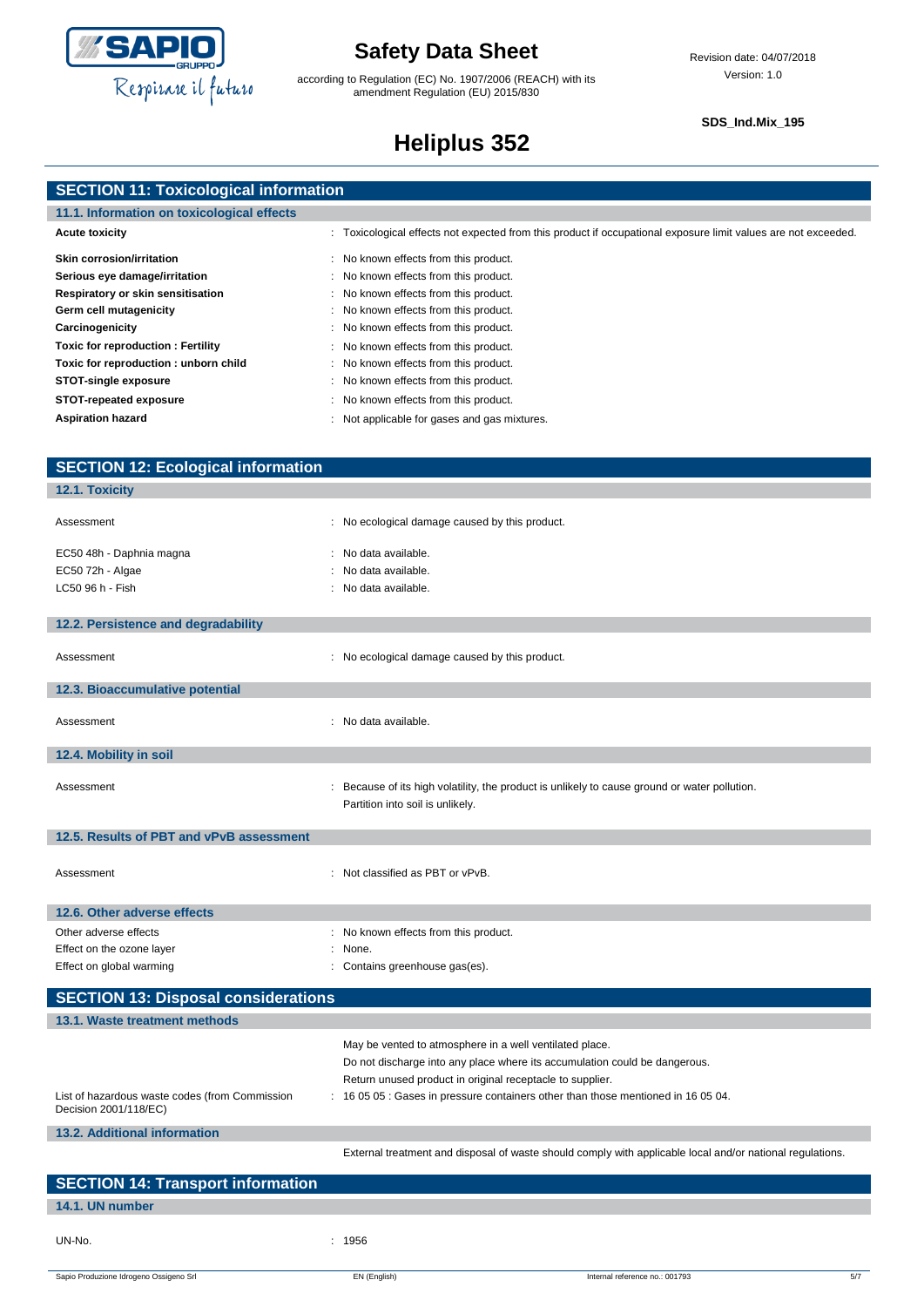

according to Regulation (EC) No. 1907/2006 (REACH) with its amendment Regulation (EU) 2015/830

Revision date: 04/07/2018 Version: 1.0

#### **SDS\_Ind.Mix\_195**

# **Heliplus 352**

| 14.2. UN proper shipping name                                                  |                                                                                                                                          |  |
|--------------------------------------------------------------------------------|------------------------------------------------------------------------------------------------------------------------------------------|--|
| Transport by road/rail (ADR/RID)                                               | COMPRESSED GAS, N.O.S. (Argon, Helium)                                                                                                   |  |
| Transport by air (ICAO-TI / IATA-DGR)                                          | Compressed gas, n.o.s. (Argon, Helium)                                                                                                   |  |
| Transport by sea (IMDG)                                                        | COMPRESSED GAS, N.O.S. (Argon, Helium)                                                                                                   |  |
| 14.3. Transport hazard class(es)                                               |                                                                                                                                          |  |
| Labelling                                                                      | 2.2 : Non-flammable, non-toxic gases.                                                                                                    |  |
| Transport by road/rail (ADR/RID)                                               |                                                                                                                                          |  |
| Class                                                                          | : 2                                                                                                                                      |  |
| Classification code                                                            | : 1A                                                                                                                                     |  |
| Hazard identification number                                                   | : 20                                                                                                                                     |  |
| <b>Tunnel Restriction</b>                                                      | : E - Passage forbidden through tunnels of category E                                                                                    |  |
| Transport by air (ICAO-TI / IATA-DGR)                                          |                                                                                                                                          |  |
| Class / Div. (Sub. risk(s))                                                    | : 2.2                                                                                                                                    |  |
| Transport by sea (IMDG)                                                        |                                                                                                                                          |  |
| Class / Div. (Sub. risk(s))                                                    | : 2.2                                                                                                                                    |  |
| Emergency Schedule (EmS) - Fire                                                | $: F-C$                                                                                                                                  |  |
| Emergency Schedule (EmS) - Spillage                                            | $: S-V$                                                                                                                                  |  |
| 14.4. Packing group                                                            |                                                                                                                                          |  |
| Transport by road/rail (ADR/RID)                                               | Not applicable                                                                                                                           |  |
| Transport by air (ICAO-TI / IATA-DGR)                                          | Not applicable                                                                                                                           |  |
| Transport by sea (IMDG)                                                        | Not applicable                                                                                                                           |  |
| 14.5. Environmental hazards                                                    |                                                                                                                                          |  |
| Transport by road/rail (ADR/RID)                                               | None.                                                                                                                                    |  |
| Transport by air (ICAO-TI / IATA-DGR)                                          | None.                                                                                                                                    |  |
| Transport by sea (IMDG)                                                        | None.                                                                                                                                    |  |
| 14.6. Special precautions for user                                             |                                                                                                                                          |  |
| Packing Instruction(s)                                                         |                                                                                                                                          |  |
| Transport by road/rail (ADR/RID)                                               | : P200                                                                                                                                   |  |
| Transport by air (ICAO-TI / IATA-DGR)                                          |                                                                                                                                          |  |
| Passenger and Cargo Aircraft                                                   | : 200.                                                                                                                                   |  |
| Cargo Aircraft only                                                            | 200.                                                                                                                                     |  |
| Transport by sea (IMDG)                                                        | : P200                                                                                                                                   |  |
| Special transport precautions                                                  | : Avoid transport on vehicles where the load space is not separated from the driver's compartment.                                       |  |
|                                                                                | Ensure vehicle driver is aware of the potential hazards of the load and knows what to do in the event of an<br>accident or an emergency. |  |
|                                                                                | Before transporting product containers:                                                                                                  |  |
|                                                                                | - Ensure there is adequate ventilation.                                                                                                  |  |
|                                                                                | - Ensure that containers are firmly secured.                                                                                             |  |
|                                                                                | - Ensure container valve is closed and not leaking.                                                                                      |  |
|                                                                                | - Ensure valve outlet cap nut or plug (where provided) is correctly fitted.                                                              |  |
|                                                                                | - Ensure valve protection device (where provided) is correctly fitted.                                                                   |  |
| 14.7. Transport in bulk according to Annex II of MARPOL 73/78 and the IBC Code |                                                                                                                                          |  |
|                                                                                | Not applicable.                                                                                                                          |  |

### **SECTION 15: Regulatory information 15.1 Safety, health and environmental regulations/legislation specific for the substance or mixture EU-Regulations**

Restrictions on use : None. Seveso Directive : 2012/18/EU (Seveso III) : Not covered.